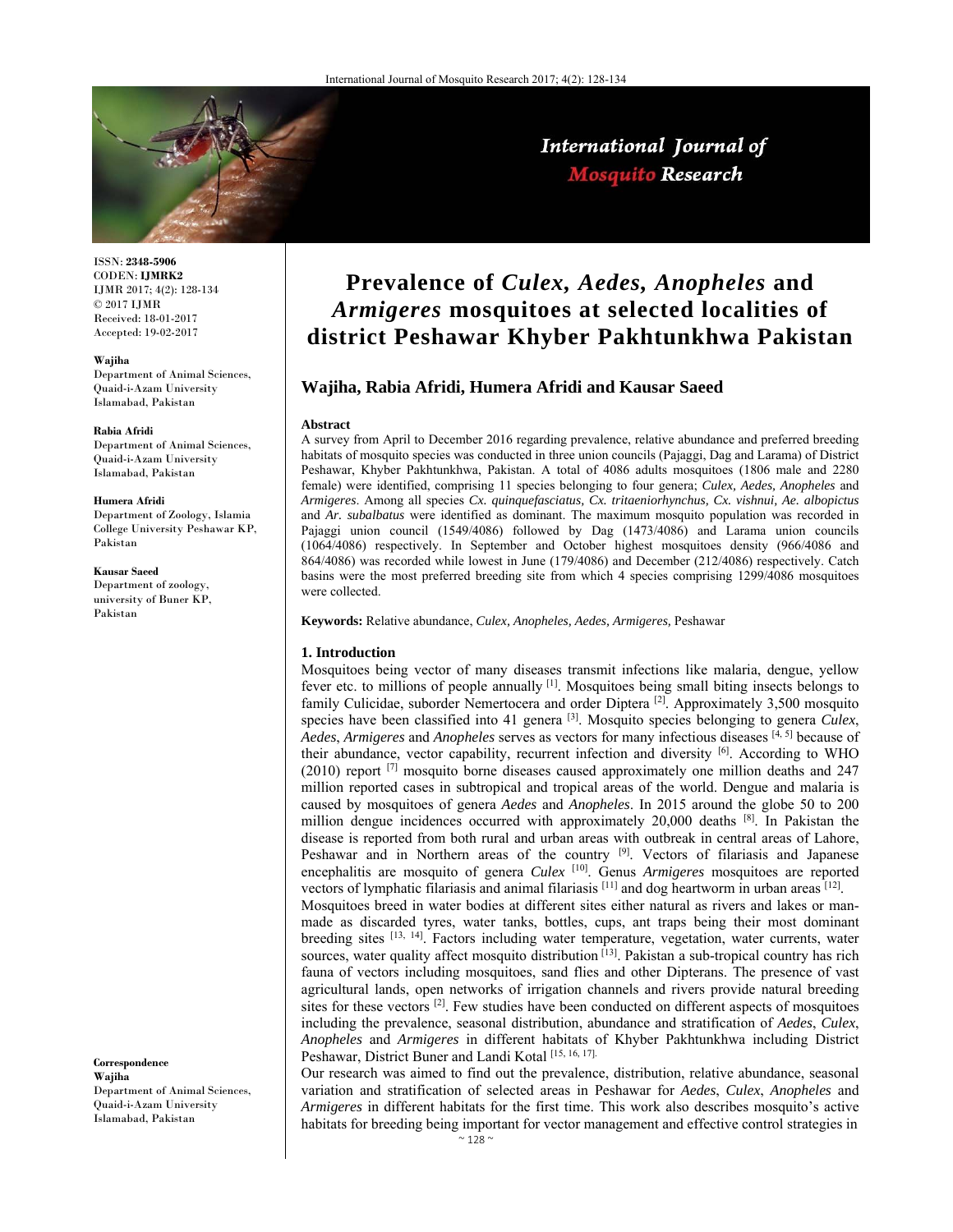selected areas of Peshawar KP, Pakistan. Good knowledge of vectors is an important key on basis of which steps can be taken for control measures.

## **2. Materials and Methods**

## **2.1 Study area**

Peshawar being capital of Khyber Pakhtunkhwa province is the largest and most urbanized district with population of 2,982,816 according to 1998 census report. Peshawar with area 1257 square kilometer lies between 71°-22' to 71°-42' E latitudes and 33-44' to 34-15' N longitudes. While our selected study area in Peshawar lies between at 71°-25' to 71°-36' E latitudes and 33-59' to 34-3' N longitudes. Study area of present research was different Mouza in three union councils i.e., UC Pajaggi, Larama and Dag of district Peshawar. UC Pajaggi includes six mouza i.e., Pajaggi, Faqir Ghari, Ghari

Mir Tayab, Ahadi Pora, Mander Kheil and Isa Khel. UC Larama includes two mouza i.e., Larama and Ghari Baluuhabad. UC Dag includes eight mouza i.e., Dar Mangi, Dag, Garhi Fazal Haq, Terai Bala, Terai Payan, Jabba Jangal, Mahausalu and Shagindkal. The map for study areas was prepared using *ArcGIS* version *10.3.1* (Figure 1).

#### **2.2 Study type and period**

The nature of this study is descriptive with objective to study the prevalence, distribution and stratification of selected areas for four mosquito's genera (*Aedes*, *Anopheles, Armigeres*, *Culex*). The study was carried out from April to December 2016. Each mouza of the three selected union councils was visited three days per week. The collection was made twice a day, in morning from 7:00 am to 9:00 am and in evening from 5:00 pm to 7:00 pm regularly.



**Fig 1:** Map for the mosquito sampling areas.

## **2.3 Sampling strategies**

Adult mosquitoes were collected using hand nets, light trap, back pack aspirator from catch basins, ditches and open areas with standing water. Larvae were collected using Pasteur pipette and iron dipper (14x6 cm) from tree holes, water containing plastic bottles, inside ditches, discarded automobile tyres and defrost water collection tray in refrigerator [18, 19]. All larvae and pupae collected in plastic jars were covered with net to prevent escape of adult mosquitoes upon their emergence. For collection of adult mosquitoes a small hole was made in the net and kept close to cotton swab. No artificial food was given as the water (300- 500 ml) collected with larvae had sufficient food material. The jars with larvae were kept at room temperature up to emergence of adults [20].

## **2.4 Killing and preservation of mosquitoes**

The collected and emerged adult mosquito's species were killed in the killing jar with the help of cotton swab impregnated with ethyl acetate. These specimens were segregated sex wise and mounted using entomological pins in collection boxes containing naphthalene balls. The collected mosquito species were morphologically identified using binocular microscope while taxonomic identification was carried out using taxonomic keys provided in "The fauna of British India, including Ceylon and Burma" by Christophers (1933) and Barraud (1934) [2]. Relevant information from the time of sample collection was recorded with great care and precision for final analysis and conclusion.

#### **2.5 Data Analysis**

Laboratory reared and captured adult mosquitoes were used for analysis. Variations of selected mosquito genera in different seasons were analyzed in terms of distribution and relative abundance by using the given formula  $[15]$ .

Relative abundance =  $\frac{\bar{n}}{L} \times 100$  (1) Where

 $n =$  number of each species specimens

 $L =$  total number of specimens.

Different mosquito species were classified in different relative abundance classes given in Table 1.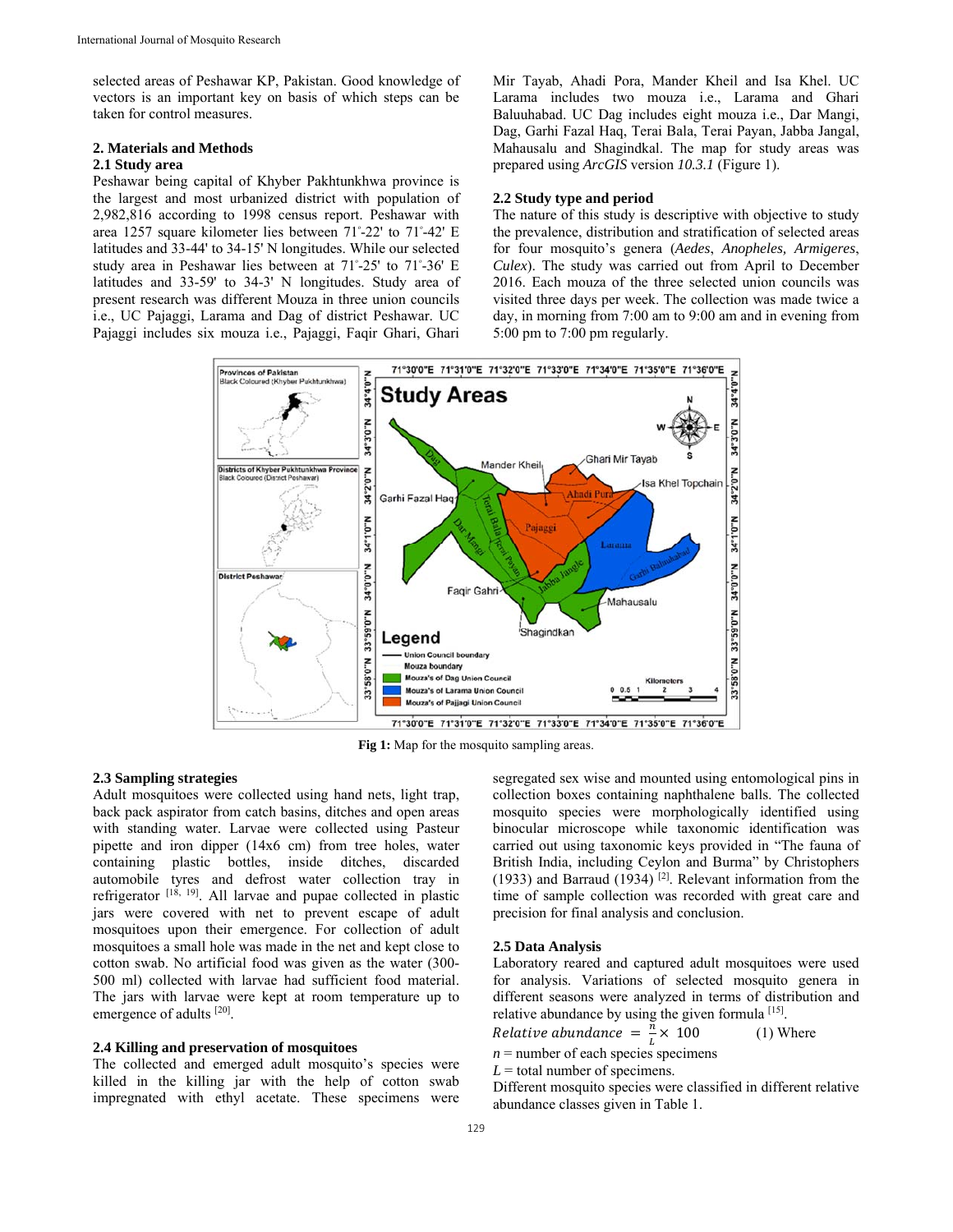**Table 1:** Classification of species/genus based on their relative abundance

| Relative abundance (%) | <b>Classification</b> |  |  |
|------------------------|-----------------------|--|--|
| Less than 1            | Satellite species     |  |  |
| Less than 5            | sub-dominant species  |  |  |
| More than 5            | Dominant species      |  |  |

Following formula was used for identification of percent distribution of all mosquito species/Genus in various habitats [20].

Distribution (C) = 
$$
\frac{n}{N}
$$
 × 100 (2) Where

 $n =$  number of those habitats where species was found,  $N =$  total number of habitats

After %age distribution different classes of mosquito's species/genus were also analyzed being illustrated in Table 2.



**Fig 2:** Total number of males and females mosquitoes collected during the survey.

Taxonomic identification revealed 11 mosquito species belonging to four genera *Culex*, *Anopheles*, *Aedes* and *Armigeres*. Genus *Culex* was represented by three species *Cx. quinquefasciatus*, *Cx. tritaeniorhynchus* and *Cx. vishnui*; genus *Armigeres* by *Ar. subalbatus;* genus *Aedes* by *Ae. albopictus, Ae. unilineatus* and *Ae. walbus* and genus *Anopheles* by *An. culicifacies*, *An. maculatus, An. subpictus* and *An. stephensi* (Table 3).

The highest number of mosquitoes i.e., 966 (23.64%) and 864(21.14%) were collected in month of September and October respectively while lowest in June 179(4.38%). During September and October distribution of different mosquito species remained high indicating its regular occurrence (Table 3).

Significant differences were observed among various species. The activities of *Aedes* species started in March, increased till April and May, decreased during months of June and July. It went higher again in August to November and decreased afterwards till December. *Culex* and *Anopheles* were highest in September and October. *Anopheles* species started in February, increased up to May, decreased during June-July and increased again in August-October but further decreased in November-December. *Armigeres* were high during September-October, decreased during December-August (Table 3).

Most preferred breeding site was catch basins where 4 species and 1299 mosquitoes were collected accounting for 31.79% of the total mosquitoes sampled. Ditches and tree holes were found to be second preferred habitats inhibited by 4 species and total 780(19.08%) and 696 (17.03%) mosquitoes respectively. From water collection tray in refrigerator 4 species and total 573(14.02%) mosquitoes were recovered. Plastic bottles and tyres were least preferred habitats inhibited by 3 species with total of 393(9.61%) and 345(8.44%) mosquitoes respectively (Table 3 and Table 4).

In terms of distribution genus *Armigeres* were moderate, genus *Anopheles* were frequent and genus *Culex* and *Aedes* were constant. On the basis of relative abundance, all four genera were dominant (Table 5). Among eleven species belonging to these four genera; distribution of seven species were found to be sporadic, two moderate, one frequent and one constant. On the basis of relative abundance five species were dominant, five sub-dominant while one was identified as satellite specie (Table 6).

The results of regional distribution of mosquitoes illustrated highest mosquito occurrence of (1549/4086) in six mouza of Pajaggi union council followed by eight mouza of Dag union council (1473/4086) and two mouza of Larama union council with density of (1064/4086).The difference in the density of mosquitoes in different union councils may be due to availability of suitable breeding sites and conduciveness of local environmental conditions (Table 7).

**Table 2:** Different classes of species/genus based on their distribution

| <b>Classes</b> | Distribution $(\% )$ | <b>Classification</b> |
|----------------|----------------------|-----------------------|
| С1             | $0 - 20%$            | Sporadic              |
| ີາ             | $20.1 - 40\%$        | Infrequent            |
| C3             | $40.1 - 60\%$        | Moderate              |
| C4             | $60.1 - 80\%$        | Frequent              |
|                | 80.1-100%            | Constant              |

## **3. Results**

The results of the present study showed that all selected localities were found positive with presence of mosquitoes irrespective of their income species. The current study yielded a total of 4086 adults with 1806 male and 2280 female mosquitoes (Table 3 and Figure 2).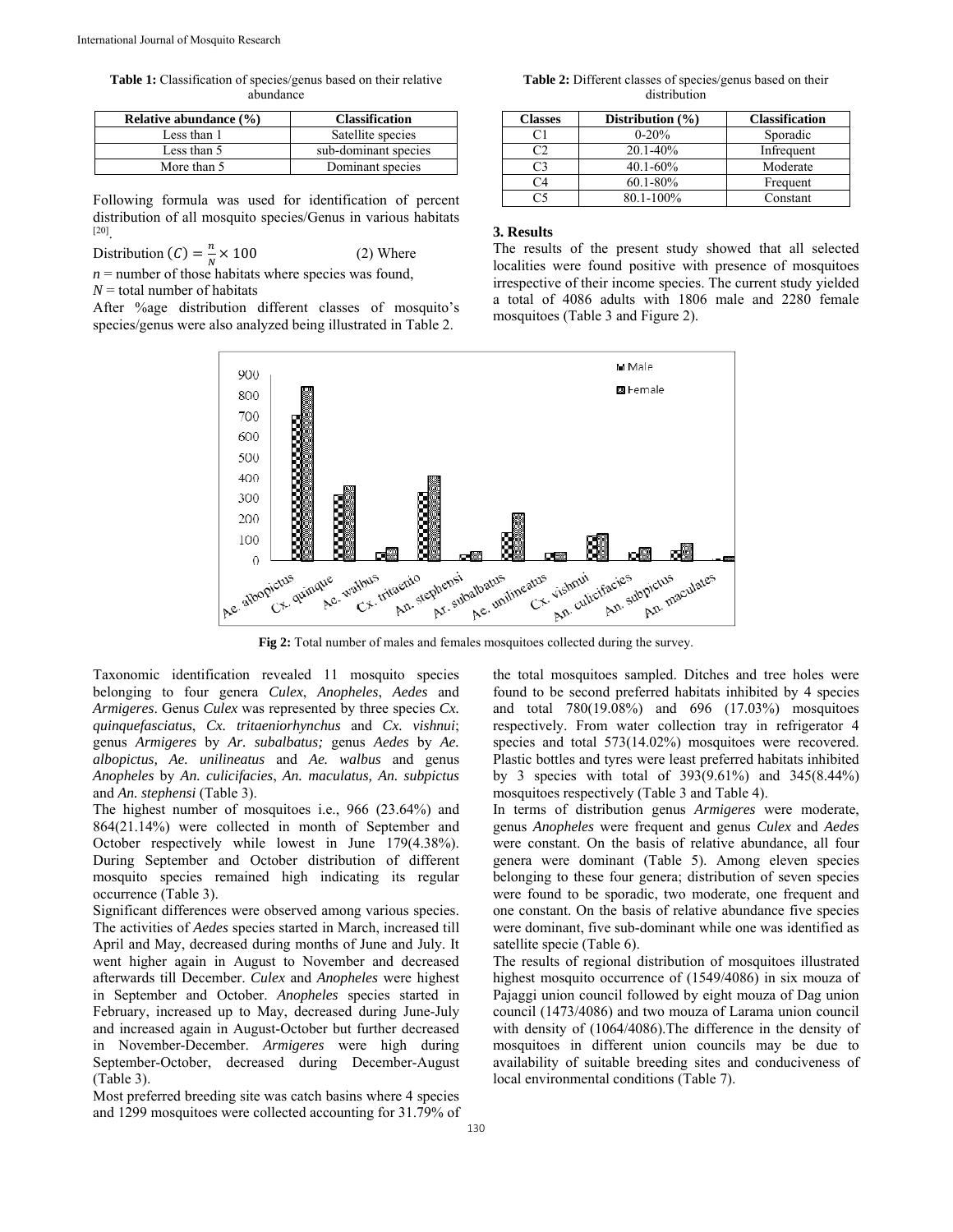| 7<br>4<br>14<br>19<br>20<br>15<br>102<br>М<br>11<br>3<br>9<br>Ae. albopictus<br>$\overline{F}$<br>5<br>9<br>6<br>17<br>27<br>14<br>23<br>24<br>14<br>139<br>19<br>6<br>$\overline{2}$<br>5<br>19<br>18<br>5<br>5<br>M<br>$\mathbf{1}$<br>80<br>Cx. quinquefasciatus<br>Tree holes<br>${\bf F}$<br>3<br>5<br>$\overline{4}$<br>23<br>4<br>3<br>$\overline{4}$<br>21<br>24<br>91<br>$\mathfrak{2}$<br>$\tau$<br>9<br>M<br>$\mathfrak{Z}$<br>$\overline{4}$<br>$\mathbf{1}$<br>11<br>1<br>$\mathbf{1}$<br>39<br>Ae. walbus<br>$\overline{F}$<br>$\mathfrak s$<br>3<br>14<br>3<br>61<br>$\overline{4}$<br>6<br>8<br>14<br>$\overline{4}$<br>5<br>$\overline{c}$<br>5<br>$\overline{2}$<br>21<br>$\overline{c}$<br>29<br>21<br>88<br>M<br>1<br>Cx. tritaeniorhynchus<br>$\overline{F}$<br>$\overline{c}$<br>$\overline{2}$<br>$\overline{2}$<br>$\overline{4}$<br>34<br>22<br>$\overline{4}$<br>25<br>1<br>96<br>32<br>153<br>42<br>696<br>Total<br>40<br>112<br>24<br>61<br>172<br>60<br>$\,$ 8 $\,$<br>3<br>4<br>3<br>31<br>27<br>5<br>9<br>21<br>111<br>M<br>Cx. quinquefasciatus<br>F<br>12<br>22<br>$\boldsymbol{0}$<br>34<br>30<br>12<br>126<br>1<br>$\mathbf{1}$<br>14<br><b>Small Bottles</b><br>$\mathfrak{Z}$<br>$\overline{2}$<br>$\boldsymbol{0}$<br>9<br>11<br>$\overline{2}$<br>29<br>M<br>0<br>1<br>1<br>An. stephensi<br>F<br>3<br>42<br>3<br>5<br>2<br>$\boldsymbol{0}$<br>11<br>12<br>5<br>1<br>3<br>$\overline{c}$<br>3<br>13<br>$\overline{c}$<br>34<br>M<br>1<br>8<br>1<br>1<br>Cx. tritaeniorhynchus<br>$\overline{F}$<br>$\overline{4}$<br>$\overline{4}$<br>5<br>11<br>9<br>$\overline{4}$<br>51<br>1<br>3<br>10<br>$\overline{7}$<br>57<br>32<br>13<br>35<br>393<br>Total<br>28<br>14<br>104<br>103<br>7<br>12<br>$\overline{4}$<br>$\overline{2}$<br>$\overline{\mathbf{4}}$<br>23<br>18<br>15<br>89<br>Defrost water collection tray<br>M<br>$\overline{4}$<br>Ae. albopictus<br>$\overline{F}$<br>11<br>3<br>$\sqrt{2}$<br>$\mathfrak{Z}$<br>16<br>$\mathbf{1}$<br>29<br>21<br>19<br>105<br>$\mathfrak{2}$<br>$\overline{c}$<br>5<br>$\boldsymbol{7}$<br>$\mathfrak{Z}$<br>2<br>6<br>12<br>2<br>41<br>in Refrigerator<br>M<br>Ae. unilineatus<br>F<br>5<br>5<br>35<br>2<br>4<br>2<br>9<br>5<br>1<br>2<br>$\overline{c}$<br>3<br>22<br>$\overline{4}$<br>25<br>33<br>12<br>103<br>$\mathbf{1}$<br>1<br>M<br>Cx. tritaeniorhynchus<br>F<br>5<br>3<br>$\overline{2}$<br>5<br>32<br>$\overline{4}$<br>25<br>39<br>24<br>139<br>3<br>$\overline{c}$<br>$\sqrt{2}$<br>$\overline{c}$<br>$\overline{c}$<br>3<br>M<br>$\mathbf{1}$<br>$\overline{4}$<br>$\overline{4}$<br>23<br>Ar. subalbatus<br>$\overline{F}$<br>$\overline{2}$<br>5<br>$\overline{\mathbf{3}}$<br>$\overline{7}$<br>$\overline{7}$<br>$\overline{\mathbf{3}}$<br>$\overline{38}$<br>$\overline{4}$<br>6<br>$\mathbf{1}$<br>29<br>32<br>134<br>83<br>22<br>573<br>Total<br>41<br>75<br>18<br>139<br>124<br>31<br>3<br>$\mathfrak{Z}$<br>$\overline{4}$<br>1<br>6<br>34<br>38<br>4<br>М<br>Cx. quinquefasciatus<br>F<br>5<br>39<br>3<br>145<br>3<br>33<br>8<br>8<br>43<br>3<br>51<br>54<br>12<br>15<br>16<br>52<br>36<br>21<br>315<br>58<br>M<br>Catch basins<br>Ae. albopictus<br>$\mathbf{F}$<br>58<br>63<br>59<br>17<br>17<br>13<br>65<br>47<br>24<br>363<br>8<br>47<br>33<br>$\overline{2}$<br>M<br>3<br>12<br>6<br>$\overline{4}$<br>6<br>121<br>Cx. vishnui<br>$\rm F$<br>3<br>9<br>$\overline{7}$<br>$\overline{32}$<br>5<br>$\overline{\mathbf{3}}$<br>$\overline{2}$<br>15<br>52<br>128<br>$\sqrt{2}$<br>$\overline{8}$<br>3<br>$\overline{7}$<br>$\overline{\mathbf{3}}$<br>$\overline{\mathbf{3}}$<br>5<br>9<br>M<br>$\mathbf{1}$<br>41<br>An. culicifacies<br>5<br>$\overline{2}$<br>5<br>$\overline{4}$<br>62<br>F<br>11<br>3<br>11<br>11<br>10<br>217<br>69<br>72<br>1299<br>Total<br>128<br>52<br>302<br>286<br>109<br>64<br>27<br>6<br>8<br>28<br>14<br>$\overline{4}$<br>132<br>23<br>20<br>2<br>M<br>Ae. albopictus<br>$\overline{F}$<br>4<br>8<br>12<br>7<br>$\overline{4}$<br>31<br>29<br>28<br>16<br>139<br>5<br>$\overline{c}$<br>3<br>$\mathbf{1}$<br>M<br>3<br>21<br>8<br>35<br>27<br>105<br>Cx. tritaeniorhynchus<br>$\overline{\mathrm{F}}$<br>$\sqrt{ }$<br>5<br>$\overline{4}$<br>9<br>39<br>23<br>$\overline{c}$<br>24<br>13<br>126<br>Ditches<br>7<br>$\sqrt{ }$<br>9<br>$\mathbf{M}$<br>8<br>9<br>$\mathfrak{2}$<br>3<br>$\mathbf{1}$<br>47<br>1<br>An. subpictus<br>$\sqrt{2}$<br>9<br>25<br>13<br>83<br>12<br>11<br>4<br>F<br>1<br>6<br>$\mathfrak{2}$<br>$\overline{c}$<br>13<br>$\tau$<br>M<br>$\mathbf{1}$<br>8<br>16<br>11<br>61<br>1<br>Ar. subalbatus<br>5<br>${\bf F}$<br>$\sqrt{2}$<br>$\mathfrak z$<br>17<br>24<br>15<br>$\sqrt{2}$<br>87<br>9<br>10<br>72<br>39<br>Total<br>121<br>65<br>110<br>188<br>128<br>16<br>780<br>41<br>9<br>$\tau$<br>$\overline{4}$<br>$\tau$<br>11<br>8<br>10<br>М<br>6<br>66<br>4<br>Ae. albopictus<br>${\bf F}$<br>$\overline{2}$<br>13<br>15<br>11<br>8<br>6<br>15<br>12<br>14<br>96<br>$\mathfrak{Z}$<br>$\mathbf M$<br>$\boldsymbol{0}$<br>$\boldsymbol{0}$<br>$\boldsymbol{0}$<br>$\mathfrak{Z}$<br>$\mathbf{1}$<br>$\mathfrak{2}$<br>10<br>$\mathbf{1}$<br>$\boldsymbol{0}$<br>Tyres<br>An. maculates<br>$\overline{5}$<br>${\bf F}$<br>5<br>$\mathfrak{Z}$<br>$17\,$<br>$\mathbf{1}$<br>$\boldsymbol{0}$<br>$\boldsymbol{0}$<br>$\mathbf{1}$<br>$\mathbf{1}$<br>1<br>17<br>M<br>2<br>3<br>5<br>5<br>11<br>51<br>1<br>6<br>1<br>Ar. subalbatus<br>5<br>$\sqrt{2}$<br>$\sqrt{5}$<br>31<br>$18\,$<br>$\mathfrak{Z}$<br>F<br>7<br>27<br>105<br>7<br>$28\,$<br>14<br>28<br>55<br>34<br>33<br>Total<br>25<br>62<br>66<br>345<br>Grand total<br>337<br>607<br>179<br>218<br>344<br>966<br>864<br>359<br>212<br>4086 | <b>Sites</b> | <b>Species</b> | <b>Sex</b> | Apr  | May   | Jun  | Jul  | Aug  | <b>Sep</b> | Oct   | <b>Nov</b> | Dec  | <b>Total</b> |
|------------------------------------------------------------------------------------------------------------------------------------------------------------------------------------------------------------------------------------------------------------------------------------------------------------------------------------------------------------------------------------------------------------------------------------------------------------------------------------------------------------------------------------------------------------------------------------------------------------------------------------------------------------------------------------------------------------------------------------------------------------------------------------------------------------------------------------------------------------------------------------------------------------------------------------------------------------------------------------------------------------------------------------------------------------------------------------------------------------------------------------------------------------------------------------------------------------------------------------------------------------------------------------------------------------------------------------------------------------------------------------------------------------------------------------------------------------------------------------------------------------------------------------------------------------------------------------------------------------------------------------------------------------------------------------------------------------------------------------------------------------------------------------------------------------------------------------------------------------------------------------------------------------------------------------------------------------------------------------------------------------------------------------------------------------------------------------------------------------------------------------------------------------------------------------------------------------------------------------------------------------------------------------------------------------------------------------------------------------------------------------------------------------------------------------------------------------------------------------------------------------------------------------------------------------------------------------------------------------------------------------------------------------------------------------------------------------------------------------------------------------------------------------------------------------------------------------------------------------------------------------------------------------------------------------------------------------------------------------------------------------------------------------------------------------------------------------------------------------------------------------------------------------------------------------------------------------------------------------------------------------------------------------------------------------------------------------------------------------------------------------------------------------------------------------------------------------------------------------------------------------------------------------------------------------------------------------------------------------------------------------------------------------------------------------------------------------------------------------------------------------------------------------------------------------------------------------------------------------------------------------------------------------------------------------------------------------------------------------------------------------------------------------------------------------------------------------------------------------------------------------------------------------------------------------------------------------------------------------------------------------------------------------------------------------------------------------------------------------------------------------------------------------------------------------------------------------------------------------------------------------------------------------------------------------------------------------------------------------------------------------------------------------------------------------------------------------------------------------------------------------------------------------------------------------------------------------------------------------------------------------------------------------------------------------------------------------------------------------------------------------------------------------------------------------------------------------------------------------------------------------------------------------------------------------------------------------------------------------------------------------------------------------------------------------------------------------------------------------------------------------------------------------------------------------------------------------------------------------------------------------------------------------------------------------------------------------------------------------------------------------------------------------------------------|--------------|----------------|------------|------|-------|------|------|------|------------|-------|------------|------|--------------|
|                                                                                                                                                                                                                                                                                                                                                                                                                                                                                                                                                                                                                                                                                                                                                                                                                                                                                                                                                                                                                                                                                                                                                                                                                                                                                                                                                                                                                                                                                                                                                                                                                                                                                                                                                                                                                                                                                                                                                                                                                                                                                                                                                                                                                                                                                                                                                                                                                                                                                                                                                                                                                                                                                                                                                                                                                                                                                                                                                                                                                                                                                                                                                                                                                                                                                                                                                                                                                                                                                                                                                                                                                                                                                                                                                                                                                                                                                                                                                                                                                                                                                                                                                                                                                                                                                                                                                                                                                                                                                                                                                                                                                                                                                                                                                                                                                                                                                                                                                                                                                                                                                                                                                                                                                                                                                                                                                                                                                                                                                                                                                                                                                                                                              |              |                |            |      |       |      |      |      |            |       |            |      |              |
|                                                                                                                                                                                                                                                                                                                                                                                                                                                                                                                                                                                                                                                                                                                                                                                                                                                                                                                                                                                                                                                                                                                                                                                                                                                                                                                                                                                                                                                                                                                                                                                                                                                                                                                                                                                                                                                                                                                                                                                                                                                                                                                                                                                                                                                                                                                                                                                                                                                                                                                                                                                                                                                                                                                                                                                                                                                                                                                                                                                                                                                                                                                                                                                                                                                                                                                                                                                                                                                                                                                                                                                                                                                                                                                                                                                                                                                                                                                                                                                                                                                                                                                                                                                                                                                                                                                                                                                                                                                                                                                                                                                                                                                                                                                                                                                                                                                                                                                                                                                                                                                                                                                                                                                                                                                                                                                                                                                                                                                                                                                                                                                                                                                                              |              |                |            |      |       |      |      |      |            |       |            |      |              |
|                                                                                                                                                                                                                                                                                                                                                                                                                                                                                                                                                                                                                                                                                                                                                                                                                                                                                                                                                                                                                                                                                                                                                                                                                                                                                                                                                                                                                                                                                                                                                                                                                                                                                                                                                                                                                                                                                                                                                                                                                                                                                                                                                                                                                                                                                                                                                                                                                                                                                                                                                                                                                                                                                                                                                                                                                                                                                                                                                                                                                                                                                                                                                                                                                                                                                                                                                                                                                                                                                                                                                                                                                                                                                                                                                                                                                                                                                                                                                                                                                                                                                                                                                                                                                                                                                                                                                                                                                                                                                                                                                                                                                                                                                                                                                                                                                                                                                                                                                                                                                                                                                                                                                                                                                                                                                                                                                                                                                                                                                                                                                                                                                                                                              |              |                |            |      |       |      |      |      |            |       |            |      |              |
|                                                                                                                                                                                                                                                                                                                                                                                                                                                                                                                                                                                                                                                                                                                                                                                                                                                                                                                                                                                                                                                                                                                                                                                                                                                                                                                                                                                                                                                                                                                                                                                                                                                                                                                                                                                                                                                                                                                                                                                                                                                                                                                                                                                                                                                                                                                                                                                                                                                                                                                                                                                                                                                                                                                                                                                                                                                                                                                                                                                                                                                                                                                                                                                                                                                                                                                                                                                                                                                                                                                                                                                                                                                                                                                                                                                                                                                                                                                                                                                                                                                                                                                                                                                                                                                                                                                                                                                                                                                                                                                                                                                                                                                                                                                                                                                                                                                                                                                                                                                                                                                                                                                                                                                                                                                                                                                                                                                                                                                                                                                                                                                                                                                                              |              |                |            |      |       |      |      |      |            |       |            |      |              |
|                                                                                                                                                                                                                                                                                                                                                                                                                                                                                                                                                                                                                                                                                                                                                                                                                                                                                                                                                                                                                                                                                                                                                                                                                                                                                                                                                                                                                                                                                                                                                                                                                                                                                                                                                                                                                                                                                                                                                                                                                                                                                                                                                                                                                                                                                                                                                                                                                                                                                                                                                                                                                                                                                                                                                                                                                                                                                                                                                                                                                                                                                                                                                                                                                                                                                                                                                                                                                                                                                                                                                                                                                                                                                                                                                                                                                                                                                                                                                                                                                                                                                                                                                                                                                                                                                                                                                                                                                                                                                                                                                                                                                                                                                                                                                                                                                                                                                                                                                                                                                                                                                                                                                                                                                                                                                                                                                                                                                                                                                                                                                                                                                                                                              |              |                |            |      |       |      |      |      |            |       |            |      |              |
|                                                                                                                                                                                                                                                                                                                                                                                                                                                                                                                                                                                                                                                                                                                                                                                                                                                                                                                                                                                                                                                                                                                                                                                                                                                                                                                                                                                                                                                                                                                                                                                                                                                                                                                                                                                                                                                                                                                                                                                                                                                                                                                                                                                                                                                                                                                                                                                                                                                                                                                                                                                                                                                                                                                                                                                                                                                                                                                                                                                                                                                                                                                                                                                                                                                                                                                                                                                                                                                                                                                                                                                                                                                                                                                                                                                                                                                                                                                                                                                                                                                                                                                                                                                                                                                                                                                                                                                                                                                                                                                                                                                                                                                                                                                                                                                                                                                                                                                                                                                                                                                                                                                                                                                                                                                                                                                                                                                                                                                                                                                                                                                                                                                                              |              |                |            |      |       |      |      |      |            |       |            |      |              |
|                                                                                                                                                                                                                                                                                                                                                                                                                                                                                                                                                                                                                                                                                                                                                                                                                                                                                                                                                                                                                                                                                                                                                                                                                                                                                                                                                                                                                                                                                                                                                                                                                                                                                                                                                                                                                                                                                                                                                                                                                                                                                                                                                                                                                                                                                                                                                                                                                                                                                                                                                                                                                                                                                                                                                                                                                                                                                                                                                                                                                                                                                                                                                                                                                                                                                                                                                                                                                                                                                                                                                                                                                                                                                                                                                                                                                                                                                                                                                                                                                                                                                                                                                                                                                                                                                                                                                                                                                                                                                                                                                                                                                                                                                                                                                                                                                                                                                                                                                                                                                                                                                                                                                                                                                                                                                                                                                                                                                                                                                                                                                                                                                                                                              |              |                |            |      |       |      |      |      |            |       |            |      |              |
|                                                                                                                                                                                                                                                                                                                                                                                                                                                                                                                                                                                                                                                                                                                                                                                                                                                                                                                                                                                                                                                                                                                                                                                                                                                                                                                                                                                                                                                                                                                                                                                                                                                                                                                                                                                                                                                                                                                                                                                                                                                                                                                                                                                                                                                                                                                                                                                                                                                                                                                                                                                                                                                                                                                                                                                                                                                                                                                                                                                                                                                                                                                                                                                                                                                                                                                                                                                                                                                                                                                                                                                                                                                                                                                                                                                                                                                                                                                                                                                                                                                                                                                                                                                                                                                                                                                                                                                                                                                                                                                                                                                                                                                                                                                                                                                                                                                                                                                                                                                                                                                                                                                                                                                                                                                                                                                                                                                                                                                                                                                                                                                                                                                                              |              |                |            |      |       |      |      |      |            |       |            |      |              |
|                                                                                                                                                                                                                                                                                                                                                                                                                                                                                                                                                                                                                                                                                                                                                                                                                                                                                                                                                                                                                                                                                                                                                                                                                                                                                                                                                                                                                                                                                                                                                                                                                                                                                                                                                                                                                                                                                                                                                                                                                                                                                                                                                                                                                                                                                                                                                                                                                                                                                                                                                                                                                                                                                                                                                                                                                                                                                                                                                                                                                                                                                                                                                                                                                                                                                                                                                                                                                                                                                                                                                                                                                                                                                                                                                                                                                                                                                                                                                                                                                                                                                                                                                                                                                                                                                                                                                                                                                                                                                                                                                                                                                                                                                                                                                                                                                                                                                                                                                                                                                                                                                                                                                                                                                                                                                                                                                                                                                                                                                                                                                                                                                                                                              |              |                |            |      |       |      |      |      |            |       |            |      |              |
|                                                                                                                                                                                                                                                                                                                                                                                                                                                                                                                                                                                                                                                                                                                                                                                                                                                                                                                                                                                                                                                                                                                                                                                                                                                                                                                                                                                                                                                                                                                                                                                                                                                                                                                                                                                                                                                                                                                                                                                                                                                                                                                                                                                                                                                                                                                                                                                                                                                                                                                                                                                                                                                                                                                                                                                                                                                                                                                                                                                                                                                                                                                                                                                                                                                                                                                                                                                                                                                                                                                                                                                                                                                                                                                                                                                                                                                                                                                                                                                                                                                                                                                                                                                                                                                                                                                                                                                                                                                                                                                                                                                                                                                                                                                                                                                                                                                                                                                                                                                                                                                                                                                                                                                                                                                                                                                                                                                                                                                                                                                                                                                                                                                                              |              |                |            |      |       |      |      |      |            |       |            |      |              |
|                                                                                                                                                                                                                                                                                                                                                                                                                                                                                                                                                                                                                                                                                                                                                                                                                                                                                                                                                                                                                                                                                                                                                                                                                                                                                                                                                                                                                                                                                                                                                                                                                                                                                                                                                                                                                                                                                                                                                                                                                                                                                                                                                                                                                                                                                                                                                                                                                                                                                                                                                                                                                                                                                                                                                                                                                                                                                                                                                                                                                                                                                                                                                                                                                                                                                                                                                                                                                                                                                                                                                                                                                                                                                                                                                                                                                                                                                                                                                                                                                                                                                                                                                                                                                                                                                                                                                                                                                                                                                                                                                                                                                                                                                                                                                                                                                                                                                                                                                                                                                                                                                                                                                                                                                                                                                                                                                                                                                                                                                                                                                                                                                                                                              |              |                |            |      |       |      |      |      |            |       |            |      |              |
|                                                                                                                                                                                                                                                                                                                                                                                                                                                                                                                                                                                                                                                                                                                                                                                                                                                                                                                                                                                                                                                                                                                                                                                                                                                                                                                                                                                                                                                                                                                                                                                                                                                                                                                                                                                                                                                                                                                                                                                                                                                                                                                                                                                                                                                                                                                                                                                                                                                                                                                                                                                                                                                                                                                                                                                                                                                                                                                                                                                                                                                                                                                                                                                                                                                                                                                                                                                                                                                                                                                                                                                                                                                                                                                                                                                                                                                                                                                                                                                                                                                                                                                                                                                                                                                                                                                                                                                                                                                                                                                                                                                                                                                                                                                                                                                                                                                                                                                                                                                                                                                                                                                                                                                                                                                                                                                                                                                                                                                                                                                                                                                                                                                                              |              |                |            |      |       |      |      |      |            |       |            |      |              |
|                                                                                                                                                                                                                                                                                                                                                                                                                                                                                                                                                                                                                                                                                                                                                                                                                                                                                                                                                                                                                                                                                                                                                                                                                                                                                                                                                                                                                                                                                                                                                                                                                                                                                                                                                                                                                                                                                                                                                                                                                                                                                                                                                                                                                                                                                                                                                                                                                                                                                                                                                                                                                                                                                                                                                                                                                                                                                                                                                                                                                                                                                                                                                                                                                                                                                                                                                                                                                                                                                                                                                                                                                                                                                                                                                                                                                                                                                                                                                                                                                                                                                                                                                                                                                                                                                                                                                                                                                                                                                                                                                                                                                                                                                                                                                                                                                                                                                                                                                                                                                                                                                                                                                                                                                                                                                                                                                                                                                                                                                                                                                                                                                                                                              |              |                |            |      |       |      |      |      |            |       |            |      |              |
|                                                                                                                                                                                                                                                                                                                                                                                                                                                                                                                                                                                                                                                                                                                                                                                                                                                                                                                                                                                                                                                                                                                                                                                                                                                                                                                                                                                                                                                                                                                                                                                                                                                                                                                                                                                                                                                                                                                                                                                                                                                                                                                                                                                                                                                                                                                                                                                                                                                                                                                                                                                                                                                                                                                                                                                                                                                                                                                                                                                                                                                                                                                                                                                                                                                                                                                                                                                                                                                                                                                                                                                                                                                                                                                                                                                                                                                                                                                                                                                                                                                                                                                                                                                                                                                                                                                                                                                                                                                                                                                                                                                                                                                                                                                                                                                                                                                                                                                                                                                                                                                                                                                                                                                                                                                                                                                                                                                                                                                                                                                                                                                                                                                                              |              |                |            |      |       |      |      |      |            |       |            |      |              |
|                                                                                                                                                                                                                                                                                                                                                                                                                                                                                                                                                                                                                                                                                                                                                                                                                                                                                                                                                                                                                                                                                                                                                                                                                                                                                                                                                                                                                                                                                                                                                                                                                                                                                                                                                                                                                                                                                                                                                                                                                                                                                                                                                                                                                                                                                                                                                                                                                                                                                                                                                                                                                                                                                                                                                                                                                                                                                                                                                                                                                                                                                                                                                                                                                                                                                                                                                                                                                                                                                                                                                                                                                                                                                                                                                                                                                                                                                                                                                                                                                                                                                                                                                                                                                                                                                                                                                                                                                                                                                                                                                                                                                                                                                                                                                                                                                                                                                                                                                                                                                                                                                                                                                                                                                                                                                                                                                                                                                                                                                                                                                                                                                                                                              |              |                |            |      |       |      |      |      |            |       |            |      |              |
|                                                                                                                                                                                                                                                                                                                                                                                                                                                                                                                                                                                                                                                                                                                                                                                                                                                                                                                                                                                                                                                                                                                                                                                                                                                                                                                                                                                                                                                                                                                                                                                                                                                                                                                                                                                                                                                                                                                                                                                                                                                                                                                                                                                                                                                                                                                                                                                                                                                                                                                                                                                                                                                                                                                                                                                                                                                                                                                                                                                                                                                                                                                                                                                                                                                                                                                                                                                                                                                                                                                                                                                                                                                                                                                                                                                                                                                                                                                                                                                                                                                                                                                                                                                                                                                                                                                                                                                                                                                                                                                                                                                                                                                                                                                                                                                                                                                                                                                                                                                                                                                                                                                                                                                                                                                                                                                                                                                                                                                                                                                                                                                                                                                                              |              |                |            |      |       |      |      |      |            |       |            |      |              |
|                                                                                                                                                                                                                                                                                                                                                                                                                                                                                                                                                                                                                                                                                                                                                                                                                                                                                                                                                                                                                                                                                                                                                                                                                                                                                                                                                                                                                                                                                                                                                                                                                                                                                                                                                                                                                                                                                                                                                                                                                                                                                                                                                                                                                                                                                                                                                                                                                                                                                                                                                                                                                                                                                                                                                                                                                                                                                                                                                                                                                                                                                                                                                                                                                                                                                                                                                                                                                                                                                                                                                                                                                                                                                                                                                                                                                                                                                                                                                                                                                                                                                                                                                                                                                                                                                                                                                                                                                                                                                                                                                                                                                                                                                                                                                                                                                                                                                                                                                                                                                                                                                                                                                                                                                                                                                                                                                                                                                                                                                                                                                                                                                                                                              |              |                |            |      |       |      |      |      |            |       |            |      |              |
|                                                                                                                                                                                                                                                                                                                                                                                                                                                                                                                                                                                                                                                                                                                                                                                                                                                                                                                                                                                                                                                                                                                                                                                                                                                                                                                                                                                                                                                                                                                                                                                                                                                                                                                                                                                                                                                                                                                                                                                                                                                                                                                                                                                                                                                                                                                                                                                                                                                                                                                                                                                                                                                                                                                                                                                                                                                                                                                                                                                                                                                                                                                                                                                                                                                                                                                                                                                                                                                                                                                                                                                                                                                                                                                                                                                                                                                                                                                                                                                                                                                                                                                                                                                                                                                                                                                                                                                                                                                                                                                                                                                                                                                                                                                                                                                                                                                                                                                                                                                                                                                                                                                                                                                                                                                                                                                                                                                                                                                                                                                                                                                                                                                                              |              |                |            |      |       |      |      |      |            |       |            |      |              |
|                                                                                                                                                                                                                                                                                                                                                                                                                                                                                                                                                                                                                                                                                                                                                                                                                                                                                                                                                                                                                                                                                                                                                                                                                                                                                                                                                                                                                                                                                                                                                                                                                                                                                                                                                                                                                                                                                                                                                                                                                                                                                                                                                                                                                                                                                                                                                                                                                                                                                                                                                                                                                                                                                                                                                                                                                                                                                                                                                                                                                                                                                                                                                                                                                                                                                                                                                                                                                                                                                                                                                                                                                                                                                                                                                                                                                                                                                                                                                                                                                                                                                                                                                                                                                                                                                                                                                                                                                                                                                                                                                                                                                                                                                                                                                                                                                                                                                                                                                                                                                                                                                                                                                                                                                                                                                                                                                                                                                                                                                                                                                                                                                                                                              |              |                |            |      |       |      |      |      |            |       |            |      |              |
|                                                                                                                                                                                                                                                                                                                                                                                                                                                                                                                                                                                                                                                                                                                                                                                                                                                                                                                                                                                                                                                                                                                                                                                                                                                                                                                                                                                                                                                                                                                                                                                                                                                                                                                                                                                                                                                                                                                                                                                                                                                                                                                                                                                                                                                                                                                                                                                                                                                                                                                                                                                                                                                                                                                                                                                                                                                                                                                                                                                                                                                                                                                                                                                                                                                                                                                                                                                                                                                                                                                                                                                                                                                                                                                                                                                                                                                                                                                                                                                                                                                                                                                                                                                                                                                                                                                                                                                                                                                                                                                                                                                                                                                                                                                                                                                                                                                                                                                                                                                                                                                                                                                                                                                                                                                                                                                                                                                                                                                                                                                                                                                                                                                                              |              |                |            |      |       |      |      |      |            |       |            |      |              |
|                                                                                                                                                                                                                                                                                                                                                                                                                                                                                                                                                                                                                                                                                                                                                                                                                                                                                                                                                                                                                                                                                                                                                                                                                                                                                                                                                                                                                                                                                                                                                                                                                                                                                                                                                                                                                                                                                                                                                                                                                                                                                                                                                                                                                                                                                                                                                                                                                                                                                                                                                                                                                                                                                                                                                                                                                                                                                                                                                                                                                                                                                                                                                                                                                                                                                                                                                                                                                                                                                                                                                                                                                                                                                                                                                                                                                                                                                                                                                                                                                                                                                                                                                                                                                                                                                                                                                                                                                                                                                                                                                                                                                                                                                                                                                                                                                                                                                                                                                                                                                                                                                                                                                                                                                                                                                                                                                                                                                                                                                                                                                                                                                                                                              |              |                |            |      |       |      |      |      |            |       |            |      |              |
|                                                                                                                                                                                                                                                                                                                                                                                                                                                                                                                                                                                                                                                                                                                                                                                                                                                                                                                                                                                                                                                                                                                                                                                                                                                                                                                                                                                                                                                                                                                                                                                                                                                                                                                                                                                                                                                                                                                                                                                                                                                                                                                                                                                                                                                                                                                                                                                                                                                                                                                                                                                                                                                                                                                                                                                                                                                                                                                                                                                                                                                                                                                                                                                                                                                                                                                                                                                                                                                                                                                                                                                                                                                                                                                                                                                                                                                                                                                                                                                                                                                                                                                                                                                                                                                                                                                                                                                                                                                                                                                                                                                                                                                                                                                                                                                                                                                                                                                                                                                                                                                                                                                                                                                                                                                                                                                                                                                                                                                                                                                                                                                                                                                                              |              |                |            |      |       |      |      |      |            |       |            |      |              |
|                                                                                                                                                                                                                                                                                                                                                                                                                                                                                                                                                                                                                                                                                                                                                                                                                                                                                                                                                                                                                                                                                                                                                                                                                                                                                                                                                                                                                                                                                                                                                                                                                                                                                                                                                                                                                                                                                                                                                                                                                                                                                                                                                                                                                                                                                                                                                                                                                                                                                                                                                                                                                                                                                                                                                                                                                                                                                                                                                                                                                                                                                                                                                                                                                                                                                                                                                                                                                                                                                                                                                                                                                                                                                                                                                                                                                                                                                                                                                                                                                                                                                                                                                                                                                                                                                                                                                                                                                                                                                                                                                                                                                                                                                                                                                                                                                                                                                                                                                                                                                                                                                                                                                                                                                                                                                                                                                                                                                                                                                                                                                                                                                                                                              |              |                |            |      |       |      |      |      |            |       |            |      |              |
|                                                                                                                                                                                                                                                                                                                                                                                                                                                                                                                                                                                                                                                                                                                                                                                                                                                                                                                                                                                                                                                                                                                                                                                                                                                                                                                                                                                                                                                                                                                                                                                                                                                                                                                                                                                                                                                                                                                                                                                                                                                                                                                                                                                                                                                                                                                                                                                                                                                                                                                                                                                                                                                                                                                                                                                                                                                                                                                                                                                                                                                                                                                                                                                                                                                                                                                                                                                                                                                                                                                                                                                                                                                                                                                                                                                                                                                                                                                                                                                                                                                                                                                                                                                                                                                                                                                                                                                                                                                                                                                                                                                                                                                                                                                                                                                                                                                                                                                                                                                                                                                                                                                                                                                                                                                                                                                                                                                                                                                                                                                                                                                                                                                                              |              |                |            |      |       |      |      |      |            |       |            |      |              |
|                                                                                                                                                                                                                                                                                                                                                                                                                                                                                                                                                                                                                                                                                                                                                                                                                                                                                                                                                                                                                                                                                                                                                                                                                                                                                                                                                                                                                                                                                                                                                                                                                                                                                                                                                                                                                                                                                                                                                                                                                                                                                                                                                                                                                                                                                                                                                                                                                                                                                                                                                                                                                                                                                                                                                                                                                                                                                                                                                                                                                                                                                                                                                                                                                                                                                                                                                                                                                                                                                                                                                                                                                                                                                                                                                                                                                                                                                                                                                                                                                                                                                                                                                                                                                                                                                                                                                                                                                                                                                                                                                                                                                                                                                                                                                                                                                                                                                                                                                                                                                                                                                                                                                                                                                                                                                                                                                                                                                                                                                                                                                                                                                                                                              |              |                |            |      |       |      |      |      |            |       |            |      |              |
|                                                                                                                                                                                                                                                                                                                                                                                                                                                                                                                                                                                                                                                                                                                                                                                                                                                                                                                                                                                                                                                                                                                                                                                                                                                                                                                                                                                                                                                                                                                                                                                                                                                                                                                                                                                                                                                                                                                                                                                                                                                                                                                                                                                                                                                                                                                                                                                                                                                                                                                                                                                                                                                                                                                                                                                                                                                                                                                                                                                                                                                                                                                                                                                                                                                                                                                                                                                                                                                                                                                                                                                                                                                                                                                                                                                                                                                                                                                                                                                                                                                                                                                                                                                                                                                                                                                                                                                                                                                                                                                                                                                                                                                                                                                                                                                                                                                                                                                                                                                                                                                                                                                                                                                                                                                                                                                                                                                                                                                                                                                                                                                                                                                                              |              |                |            |      |       |      |      |      |            |       |            |      |              |
|                                                                                                                                                                                                                                                                                                                                                                                                                                                                                                                                                                                                                                                                                                                                                                                                                                                                                                                                                                                                                                                                                                                                                                                                                                                                                                                                                                                                                                                                                                                                                                                                                                                                                                                                                                                                                                                                                                                                                                                                                                                                                                                                                                                                                                                                                                                                                                                                                                                                                                                                                                                                                                                                                                                                                                                                                                                                                                                                                                                                                                                                                                                                                                                                                                                                                                                                                                                                                                                                                                                                                                                                                                                                                                                                                                                                                                                                                                                                                                                                                                                                                                                                                                                                                                                                                                                                                                                                                                                                                                                                                                                                                                                                                                                                                                                                                                                                                                                                                                                                                                                                                                                                                                                                                                                                                                                                                                                                                                                                                                                                                                                                                                                                              |              |                |            |      |       |      |      |      |            |       |            |      |              |
|                                                                                                                                                                                                                                                                                                                                                                                                                                                                                                                                                                                                                                                                                                                                                                                                                                                                                                                                                                                                                                                                                                                                                                                                                                                                                                                                                                                                                                                                                                                                                                                                                                                                                                                                                                                                                                                                                                                                                                                                                                                                                                                                                                                                                                                                                                                                                                                                                                                                                                                                                                                                                                                                                                                                                                                                                                                                                                                                                                                                                                                                                                                                                                                                                                                                                                                                                                                                                                                                                                                                                                                                                                                                                                                                                                                                                                                                                                                                                                                                                                                                                                                                                                                                                                                                                                                                                                                                                                                                                                                                                                                                                                                                                                                                                                                                                                                                                                                                                                                                                                                                                                                                                                                                                                                                                                                                                                                                                                                                                                                                                                                                                                                                              |              |                |            |      |       |      |      |      |            |       |            |      |              |
|                                                                                                                                                                                                                                                                                                                                                                                                                                                                                                                                                                                                                                                                                                                                                                                                                                                                                                                                                                                                                                                                                                                                                                                                                                                                                                                                                                                                                                                                                                                                                                                                                                                                                                                                                                                                                                                                                                                                                                                                                                                                                                                                                                                                                                                                                                                                                                                                                                                                                                                                                                                                                                                                                                                                                                                                                                                                                                                                                                                                                                                                                                                                                                                                                                                                                                                                                                                                                                                                                                                                                                                                                                                                                                                                                                                                                                                                                                                                                                                                                                                                                                                                                                                                                                                                                                                                                                                                                                                                                                                                                                                                                                                                                                                                                                                                                                                                                                                                                                                                                                                                                                                                                                                                                                                                                                                                                                                                                                                                                                                                                                                                                                                                              |              |                |            |      |       |      |      |      |            |       |            |      |              |
|                                                                                                                                                                                                                                                                                                                                                                                                                                                                                                                                                                                                                                                                                                                                                                                                                                                                                                                                                                                                                                                                                                                                                                                                                                                                                                                                                                                                                                                                                                                                                                                                                                                                                                                                                                                                                                                                                                                                                                                                                                                                                                                                                                                                                                                                                                                                                                                                                                                                                                                                                                                                                                                                                                                                                                                                                                                                                                                                                                                                                                                                                                                                                                                                                                                                                                                                                                                                                                                                                                                                                                                                                                                                                                                                                                                                                                                                                                                                                                                                                                                                                                                                                                                                                                                                                                                                                                                                                                                                                                                                                                                                                                                                                                                                                                                                                                                                                                                                                                                                                                                                                                                                                                                                                                                                                                                                                                                                                                                                                                                                                                                                                                                                              |              |                |            |      |       |      |      |      |            |       |            |      |              |
|                                                                                                                                                                                                                                                                                                                                                                                                                                                                                                                                                                                                                                                                                                                                                                                                                                                                                                                                                                                                                                                                                                                                                                                                                                                                                                                                                                                                                                                                                                                                                                                                                                                                                                                                                                                                                                                                                                                                                                                                                                                                                                                                                                                                                                                                                                                                                                                                                                                                                                                                                                                                                                                                                                                                                                                                                                                                                                                                                                                                                                                                                                                                                                                                                                                                                                                                                                                                                                                                                                                                                                                                                                                                                                                                                                                                                                                                                                                                                                                                                                                                                                                                                                                                                                                                                                                                                                                                                                                                                                                                                                                                                                                                                                                                                                                                                                                                                                                                                                                                                                                                                                                                                                                                                                                                                                                                                                                                                                                                                                                                                                                                                                                                              |              |                |            |      |       |      |      |      |            |       |            |      |              |
|                                                                                                                                                                                                                                                                                                                                                                                                                                                                                                                                                                                                                                                                                                                                                                                                                                                                                                                                                                                                                                                                                                                                                                                                                                                                                                                                                                                                                                                                                                                                                                                                                                                                                                                                                                                                                                                                                                                                                                                                                                                                                                                                                                                                                                                                                                                                                                                                                                                                                                                                                                                                                                                                                                                                                                                                                                                                                                                                                                                                                                                                                                                                                                                                                                                                                                                                                                                                                                                                                                                                                                                                                                                                                                                                                                                                                                                                                                                                                                                                                                                                                                                                                                                                                                                                                                                                                                                                                                                                                                                                                                                                                                                                                                                                                                                                                                                                                                                                                                                                                                                                                                                                                                                                                                                                                                                                                                                                                                                                                                                                                                                                                                                                              |              |                |            |      |       |      |      |      |            |       |            |      |              |
|                                                                                                                                                                                                                                                                                                                                                                                                                                                                                                                                                                                                                                                                                                                                                                                                                                                                                                                                                                                                                                                                                                                                                                                                                                                                                                                                                                                                                                                                                                                                                                                                                                                                                                                                                                                                                                                                                                                                                                                                                                                                                                                                                                                                                                                                                                                                                                                                                                                                                                                                                                                                                                                                                                                                                                                                                                                                                                                                                                                                                                                                                                                                                                                                                                                                                                                                                                                                                                                                                                                                                                                                                                                                                                                                                                                                                                                                                                                                                                                                                                                                                                                                                                                                                                                                                                                                                                                                                                                                                                                                                                                                                                                                                                                                                                                                                                                                                                                                                                                                                                                                                                                                                                                                                                                                                                                                                                                                                                                                                                                                                                                                                                                                              |              |                |            |      |       |      |      |      |            |       |            |      |              |
|                                                                                                                                                                                                                                                                                                                                                                                                                                                                                                                                                                                                                                                                                                                                                                                                                                                                                                                                                                                                                                                                                                                                                                                                                                                                                                                                                                                                                                                                                                                                                                                                                                                                                                                                                                                                                                                                                                                                                                                                                                                                                                                                                                                                                                                                                                                                                                                                                                                                                                                                                                                                                                                                                                                                                                                                                                                                                                                                                                                                                                                                                                                                                                                                                                                                                                                                                                                                                                                                                                                                                                                                                                                                                                                                                                                                                                                                                                                                                                                                                                                                                                                                                                                                                                                                                                                                                                                                                                                                                                                                                                                                                                                                                                                                                                                                                                                                                                                                                                                                                                                                                                                                                                                                                                                                                                                                                                                                                                                                                                                                                                                                                                                                              |              |                |            |      |       |      |      |      |            |       |            |      |              |
|                                                                                                                                                                                                                                                                                                                                                                                                                                                                                                                                                                                                                                                                                                                                                                                                                                                                                                                                                                                                                                                                                                                                                                                                                                                                                                                                                                                                                                                                                                                                                                                                                                                                                                                                                                                                                                                                                                                                                                                                                                                                                                                                                                                                                                                                                                                                                                                                                                                                                                                                                                                                                                                                                                                                                                                                                                                                                                                                                                                                                                                                                                                                                                                                                                                                                                                                                                                                                                                                                                                                                                                                                                                                                                                                                                                                                                                                                                                                                                                                                                                                                                                                                                                                                                                                                                                                                                                                                                                                                                                                                                                                                                                                                                                                                                                                                                                                                                                                                                                                                                                                                                                                                                                                                                                                                                                                                                                                                                                                                                                                                                                                                                                                              |              |                |            |      |       |      |      |      |            |       |            |      |              |
|                                                                                                                                                                                                                                                                                                                                                                                                                                                                                                                                                                                                                                                                                                                                                                                                                                                                                                                                                                                                                                                                                                                                                                                                                                                                                                                                                                                                                                                                                                                                                                                                                                                                                                                                                                                                                                                                                                                                                                                                                                                                                                                                                                                                                                                                                                                                                                                                                                                                                                                                                                                                                                                                                                                                                                                                                                                                                                                                                                                                                                                                                                                                                                                                                                                                                                                                                                                                                                                                                                                                                                                                                                                                                                                                                                                                                                                                                                                                                                                                                                                                                                                                                                                                                                                                                                                                                                                                                                                                                                                                                                                                                                                                                                                                                                                                                                                                                                                                                                                                                                                                                                                                                                                                                                                                                                                                                                                                                                                                                                                                                                                                                                                                              |              |                |            |      |       |      |      |      |            |       |            |      |              |
|                                                                                                                                                                                                                                                                                                                                                                                                                                                                                                                                                                                                                                                                                                                                                                                                                                                                                                                                                                                                                                                                                                                                                                                                                                                                                                                                                                                                                                                                                                                                                                                                                                                                                                                                                                                                                                                                                                                                                                                                                                                                                                                                                                                                                                                                                                                                                                                                                                                                                                                                                                                                                                                                                                                                                                                                                                                                                                                                                                                                                                                                                                                                                                                                                                                                                                                                                                                                                                                                                                                                                                                                                                                                                                                                                                                                                                                                                                                                                                                                                                                                                                                                                                                                                                                                                                                                                                                                                                                                                                                                                                                                                                                                                                                                                                                                                                                                                                                                                                                                                                                                                                                                                                                                                                                                                                                                                                                                                                                                                                                                                                                                                                                                              |              |                |            |      |       |      |      |      |            |       |            |      |              |
|                                                                                                                                                                                                                                                                                                                                                                                                                                                                                                                                                                                                                                                                                                                                                                                                                                                                                                                                                                                                                                                                                                                                                                                                                                                                                                                                                                                                                                                                                                                                                                                                                                                                                                                                                                                                                                                                                                                                                                                                                                                                                                                                                                                                                                                                                                                                                                                                                                                                                                                                                                                                                                                                                                                                                                                                                                                                                                                                                                                                                                                                                                                                                                                                                                                                                                                                                                                                                                                                                                                                                                                                                                                                                                                                                                                                                                                                                                                                                                                                                                                                                                                                                                                                                                                                                                                                                                                                                                                                                                                                                                                                                                                                                                                                                                                                                                                                                                                                                                                                                                                                                                                                                                                                                                                                                                                                                                                                                                                                                                                                                                                                                                                                              |              |                |            |      |       |      |      |      |            |       |            |      |              |
|                                                                                                                                                                                                                                                                                                                                                                                                                                                                                                                                                                                                                                                                                                                                                                                                                                                                                                                                                                                                                                                                                                                                                                                                                                                                                                                                                                                                                                                                                                                                                                                                                                                                                                                                                                                                                                                                                                                                                                                                                                                                                                                                                                                                                                                                                                                                                                                                                                                                                                                                                                                                                                                                                                                                                                                                                                                                                                                                                                                                                                                                                                                                                                                                                                                                                                                                                                                                                                                                                                                                                                                                                                                                                                                                                                                                                                                                                                                                                                                                                                                                                                                                                                                                                                                                                                                                                                                                                                                                                                                                                                                                                                                                                                                                                                                                                                                                                                                                                                                                                                                                                                                                                                                                                                                                                                                                                                                                                                                                                                                                                                                                                                                                              |              |                |            |      |       |      |      |      |            |       |            |      |              |
|                                                                                                                                                                                                                                                                                                                                                                                                                                                                                                                                                                                                                                                                                                                                                                                                                                                                                                                                                                                                                                                                                                                                                                                                                                                                                                                                                                                                                                                                                                                                                                                                                                                                                                                                                                                                                                                                                                                                                                                                                                                                                                                                                                                                                                                                                                                                                                                                                                                                                                                                                                                                                                                                                                                                                                                                                                                                                                                                                                                                                                                                                                                                                                                                                                                                                                                                                                                                                                                                                                                                                                                                                                                                                                                                                                                                                                                                                                                                                                                                                                                                                                                                                                                                                                                                                                                                                                                                                                                                                                                                                                                                                                                                                                                                                                                                                                                                                                                                                                                                                                                                                                                                                                                                                                                                                                                                                                                                                                                                                                                                                                                                                                                                              |              |                |            |      |       |      |      |      |            |       |            |      |              |
|                                                                                                                                                                                                                                                                                                                                                                                                                                                                                                                                                                                                                                                                                                                                                                                                                                                                                                                                                                                                                                                                                                                                                                                                                                                                                                                                                                                                                                                                                                                                                                                                                                                                                                                                                                                                                                                                                                                                                                                                                                                                                                                                                                                                                                                                                                                                                                                                                                                                                                                                                                                                                                                                                                                                                                                                                                                                                                                                                                                                                                                                                                                                                                                                                                                                                                                                                                                                                                                                                                                                                                                                                                                                                                                                                                                                                                                                                                                                                                                                                                                                                                                                                                                                                                                                                                                                                                                                                                                                                                                                                                                                                                                                                                                                                                                                                                                                                                                                                                                                                                                                                                                                                                                                                                                                                                                                                                                                                                                                                                                                                                                                                                                                              |              |                |            |      |       |      |      |      |            |       |            |      |              |
|                                                                                                                                                                                                                                                                                                                                                                                                                                                                                                                                                                                                                                                                                                                                                                                                                                                                                                                                                                                                                                                                                                                                                                                                                                                                                                                                                                                                                                                                                                                                                                                                                                                                                                                                                                                                                                                                                                                                                                                                                                                                                                                                                                                                                                                                                                                                                                                                                                                                                                                                                                                                                                                                                                                                                                                                                                                                                                                                                                                                                                                                                                                                                                                                                                                                                                                                                                                                                                                                                                                                                                                                                                                                                                                                                                                                                                                                                                                                                                                                                                                                                                                                                                                                                                                                                                                                                                                                                                                                                                                                                                                                                                                                                                                                                                                                                                                                                                                                                                                                                                                                                                                                                                                                                                                                                                                                                                                                                                                                                                                                                                                                                                                                              |              |                |            |      |       |      |      |      |            |       |            |      |              |
|                                                                                                                                                                                                                                                                                                                                                                                                                                                                                                                                                                                                                                                                                                                                                                                                                                                                                                                                                                                                                                                                                                                                                                                                                                                                                                                                                                                                                                                                                                                                                                                                                                                                                                                                                                                                                                                                                                                                                                                                                                                                                                                                                                                                                                                                                                                                                                                                                                                                                                                                                                                                                                                                                                                                                                                                                                                                                                                                                                                                                                                                                                                                                                                                                                                                                                                                                                                                                                                                                                                                                                                                                                                                                                                                                                                                                                                                                                                                                                                                                                                                                                                                                                                                                                                                                                                                                                                                                                                                                                                                                                                                                                                                                                                                                                                                                                                                                                                                                                                                                                                                                                                                                                                                                                                                                                                                                                                                                                                                                                                                                                                                                                                                              |              |                |            |      |       |      |      |      |            |       |            |      |              |
|                                                                                                                                                                                                                                                                                                                                                                                                                                                                                                                                                                                                                                                                                                                                                                                                                                                                                                                                                                                                                                                                                                                                                                                                                                                                                                                                                                                                                                                                                                                                                                                                                                                                                                                                                                                                                                                                                                                                                                                                                                                                                                                                                                                                                                                                                                                                                                                                                                                                                                                                                                                                                                                                                                                                                                                                                                                                                                                                                                                                                                                                                                                                                                                                                                                                                                                                                                                                                                                                                                                                                                                                                                                                                                                                                                                                                                                                                                                                                                                                                                                                                                                                                                                                                                                                                                                                                                                                                                                                                                                                                                                                                                                                                                                                                                                                                                                                                                                                                                                                                                                                                                                                                                                                                                                                                                                                                                                                                                                                                                                                                                                                                                                                              |              |                |            |      |       |      |      |      |            |       |            |      |              |
|                                                                                                                                                                                                                                                                                                                                                                                                                                                                                                                                                                                                                                                                                                                                                                                                                                                                                                                                                                                                                                                                                                                                                                                                                                                                                                                                                                                                                                                                                                                                                                                                                                                                                                                                                                                                                                                                                                                                                                                                                                                                                                                                                                                                                                                                                                                                                                                                                                                                                                                                                                                                                                                                                                                                                                                                                                                                                                                                                                                                                                                                                                                                                                                                                                                                                                                                                                                                                                                                                                                                                                                                                                                                                                                                                                                                                                                                                                                                                                                                                                                                                                                                                                                                                                                                                                                                                                                                                                                                                                                                                                                                                                                                                                                                                                                                                                                                                                                                                                                                                                                                                                                                                                                                                                                                                                                                                                                                                                                                                                                                                                                                                                                                              |              |                |            |      |       |      |      |      |            |       |            |      |              |
|                                                                                                                                                                                                                                                                                                                                                                                                                                                                                                                                                                                                                                                                                                                                                                                                                                                                                                                                                                                                                                                                                                                                                                                                                                                                                                                                                                                                                                                                                                                                                                                                                                                                                                                                                                                                                                                                                                                                                                                                                                                                                                                                                                                                                                                                                                                                                                                                                                                                                                                                                                                                                                                                                                                                                                                                                                                                                                                                                                                                                                                                                                                                                                                                                                                                                                                                                                                                                                                                                                                                                                                                                                                                                                                                                                                                                                                                                                                                                                                                                                                                                                                                                                                                                                                                                                                                                                                                                                                                                                                                                                                                                                                                                                                                                                                                                                                                                                                                                                                                                                                                                                                                                                                                                                                                                                                                                                                                                                                                                                                                                                                                                                                                              |              |                |            |      |       |      |      |      |            |       |            |      |              |
|                                                                                                                                                                                                                                                                                                                                                                                                                                                                                                                                                                                                                                                                                                                                                                                                                                                                                                                                                                                                                                                                                                                                                                                                                                                                                                                                                                                                                                                                                                                                                                                                                                                                                                                                                                                                                                                                                                                                                                                                                                                                                                                                                                                                                                                                                                                                                                                                                                                                                                                                                                                                                                                                                                                                                                                                                                                                                                                                                                                                                                                                                                                                                                                                                                                                                                                                                                                                                                                                                                                                                                                                                                                                                                                                                                                                                                                                                                                                                                                                                                                                                                                                                                                                                                                                                                                                                                                                                                                                                                                                                                                                                                                                                                                                                                                                                                                                                                                                                                                                                                                                                                                                                                                                                                                                                                                                                                                                                                                                                                                                                                                                                                                                              |              |                |            |      |       |      |      |      |            |       |            |      |              |
|                                                                                                                                                                                                                                                                                                                                                                                                                                                                                                                                                                                                                                                                                                                                                                                                                                                                                                                                                                                                                                                                                                                                                                                                                                                                                                                                                                                                                                                                                                                                                                                                                                                                                                                                                                                                                                                                                                                                                                                                                                                                                                                                                                                                                                                                                                                                                                                                                                                                                                                                                                                                                                                                                                                                                                                                                                                                                                                                                                                                                                                                                                                                                                                                                                                                                                                                                                                                                                                                                                                                                                                                                                                                                                                                                                                                                                                                                                                                                                                                                                                                                                                                                                                                                                                                                                                                                                                                                                                                                                                                                                                                                                                                                                                                                                                                                                                                                                                                                                                                                                                                                                                                                                                                                                                                                                                                                                                                                                                                                                                                                                                                                                                                              |              |                |            |      |       |      |      |      |            |       |            |      |              |
|                                                                                                                                                                                                                                                                                                                                                                                                                                                                                                                                                                                                                                                                                                                                                                                                                                                                                                                                                                                                                                                                                                                                                                                                                                                                                                                                                                                                                                                                                                                                                                                                                                                                                                                                                                                                                                                                                                                                                                                                                                                                                                                                                                                                                                                                                                                                                                                                                                                                                                                                                                                                                                                                                                                                                                                                                                                                                                                                                                                                                                                                                                                                                                                                                                                                                                                                                                                                                                                                                                                                                                                                                                                                                                                                                                                                                                                                                                                                                                                                                                                                                                                                                                                                                                                                                                                                                                                                                                                                                                                                                                                                                                                                                                                                                                                                                                                                                                                                                                                                                                                                                                                                                                                                                                                                                                                                                                                                                                                                                                                                                                                                                                                                              |              |                |            |      |       |      |      |      |            |       |            |      |              |
|                                                                                                                                                                                                                                                                                                                                                                                                                                                                                                                                                                                                                                                                                                                                                                                                                                                                                                                                                                                                                                                                                                                                                                                                                                                                                                                                                                                                                                                                                                                                                                                                                                                                                                                                                                                                                                                                                                                                                                                                                                                                                                                                                                                                                                                                                                                                                                                                                                                                                                                                                                                                                                                                                                                                                                                                                                                                                                                                                                                                                                                                                                                                                                                                                                                                                                                                                                                                                                                                                                                                                                                                                                                                                                                                                                                                                                                                                                                                                                                                                                                                                                                                                                                                                                                                                                                                                                                                                                                                                                                                                                                                                                                                                                                                                                                                                                                                                                                                                                                                                                                                                                                                                                                                                                                                                                                                                                                                                                                                                                                                                                                                                                                                              |              |                |            |      |       |      |      |      |            |       |            |      |              |
|                                                                                                                                                                                                                                                                                                                                                                                                                                                                                                                                                                                                                                                                                                                                                                                                                                                                                                                                                                                                                                                                                                                                                                                                                                                                                                                                                                                                                                                                                                                                                                                                                                                                                                                                                                                                                                                                                                                                                                                                                                                                                                                                                                                                                                                                                                                                                                                                                                                                                                                                                                                                                                                                                                                                                                                                                                                                                                                                                                                                                                                                                                                                                                                                                                                                                                                                                                                                                                                                                                                                                                                                                                                                                                                                                                                                                                                                                                                                                                                                                                                                                                                                                                                                                                                                                                                                                                                                                                                                                                                                                                                                                                                                                                                                                                                                                                                                                                                                                                                                                                                                                                                                                                                                                                                                                                                                                                                                                                                                                                                                                                                                                                                                              |              | Percentages %  |            | 8.25 | 14.86 | 4.38 | 5.34 | 8.42 | 23.64      | 21.15 | 8.79       | 5.19 | 100          |

**Table 3:** Monthly variation in species composition and abundance of mosquitoes.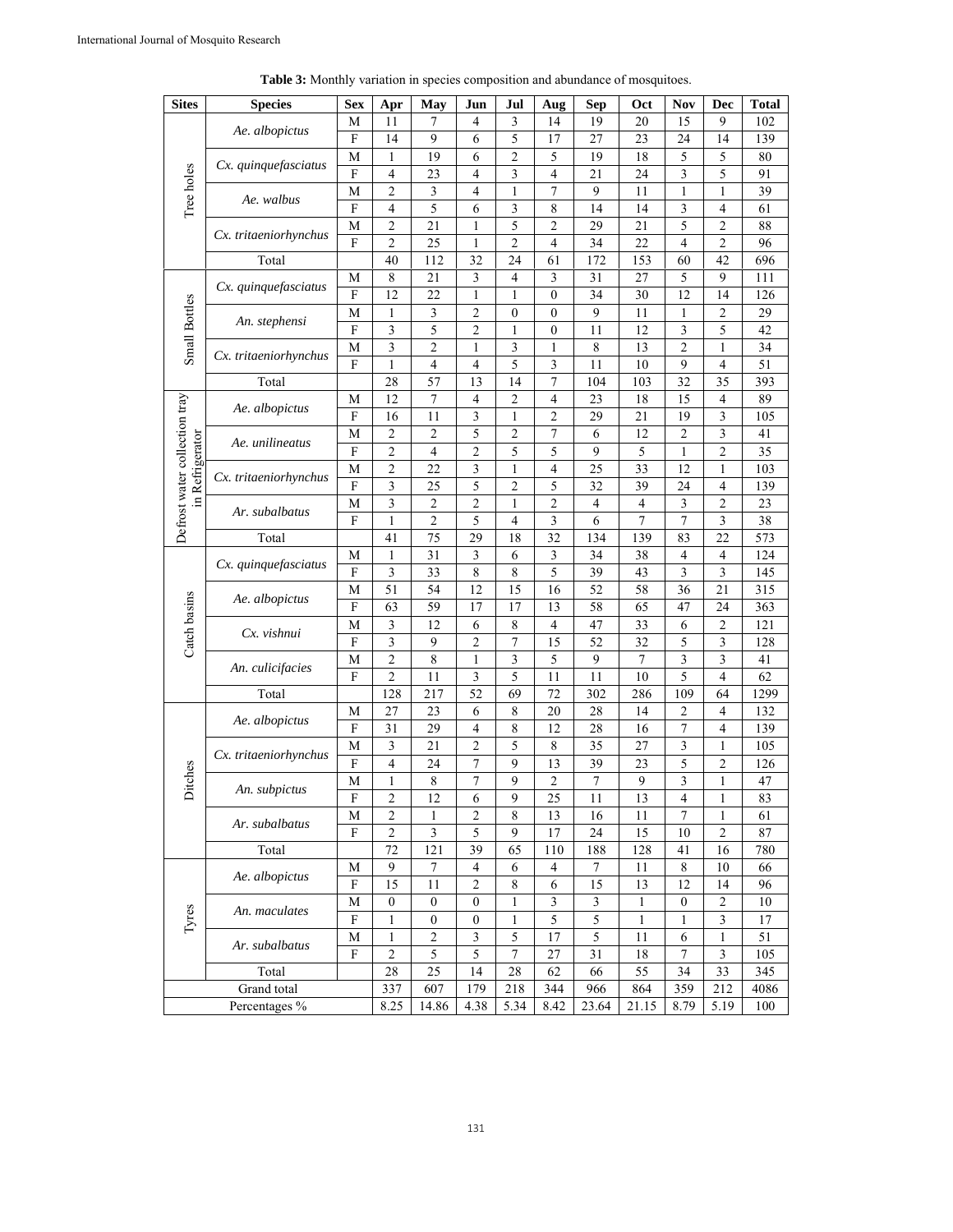| <b>Species</b>        | <b>Tree holes</b> | <b>Small Bottles</b> | <b>Collection tray in Refrigerator</b> | <b>Catch Basins</b> | <b>Ditches</b> | <b>Tyres</b> |
|-----------------------|-------------------|----------------------|----------------------------------------|---------------------|----------------|--------------|
| Ae. albopictus        | $\! +$            |                      |                                        |                     | $^+$           |              |
| Cx. quinquefasciatus  |                   |                      |                                        | $\, +$              |                |              |
| Ae. walbus            | $\overline{+}$    |                      |                                        |                     |                |              |
| Cx. tritaeniorhynchus | $\! +$            |                      |                                        |                     | $^{+}$         |              |
| An. stephensi         |                   |                      |                                        |                     |                |              |
| Ar. subalbatus        |                   |                      |                                        |                     | $^{+}$         |              |
| Ae. unilineatus       |                   |                      |                                        |                     |                |              |
| Cx. vishnui           |                   |                      |                                        |                     |                |              |
| An. culicifacies      |                   |                      |                                        | $\, +$              |                |              |
| An. subpictus         |                   |                      |                                        |                     | $^{+}$         |              |
| An. maculates         |                   |                      |                                        |                     |                |              |

**Table 4:** Habitat specificity of different mosquito (Larvae/Adults) species.

| <b>Table 5:</b> Relative abundance and distribution of four selected mosquito genera |  |  |  |
|--------------------------------------------------------------------------------------|--|--|--|
|                                                                                      |  |  |  |

| Genus     | <b>Total</b> | <b>Relative Abundance</b> | <b>Distribution</b><br><b>Relative abundance status</b> |          | <b>Distribution class</b> |
|-----------|--------------|---------------------------|---------------------------------------------------------|----------|---------------------------|
| Culex     | 1668         | 40.82                     | 83.33                                                   | Dominant | Constant                  |
| Aedes     | .722         | 42.14                     | 83.33                                                   | Dominant | Constant                  |
| Anophles  | 331          | 8.10                      | 66.67                                                   | Dominant | Frequent                  |
| Armigeres | 365          | 8.93                      | 50.00                                                   | Dominant | Moderate                  |

**Table 6:** Relative abundance and distribution of mosquito species

| <b>Species</b>        | <b>Total</b> | <b>Relative Abundance (Species)</b> | <b>Distribution</b> | <b>Relative abundance status</b> | <b>Distribution class</b> |  |
|-----------------------|--------------|-------------------------------------|---------------------|----------------------------------|---------------------------|--|
| Cx. quinquefasciatus  | 677          | 16.57                               | 50.00               | Dominant                         | Moderate                  |  |
| Cx. tritaeniorhynchus | 742          | 18.16                               | 66.67               | Dominant                         | Frequent                  |  |
| Cx. vishnui           | 249          | 6.09                                | 16.67               | Dominant                         | Sporadic                  |  |
| Ae. albopictus        | 1546         | 37.84                               | 83.33               | Dominant                         | Constant                  |  |
| Ae. walbus            | 100          | 2.45                                | 16.67               | Sub dominant                     | Sporadic                  |  |
| Ae. unilineatus       | 76           | 1.86                                | 16.67               | Sub dominant                     | Sporadic                  |  |
| An. stephensi         | 71           | 1.74                                | 16.67               | Sub dominant                     | Sporadic                  |  |
| An. culicifacies      | 103          | 2.52                                | 16.67               | Sub dominant                     | Sporadic                  |  |
| An. subpictus         | 130          | 3.18                                | 16.67               | Sub dominant                     | Sporadic                  |  |
| An. maculates         | 27           | 0.66                                | 16.67               | Satellite                        | Sporadic                  |  |
| Ar. subalbatus        | 365          | 8.93                                | 50.00               | Dominant                         | Moderate                  |  |

**Table 7:** Population of different mosquito species in study areas

|                         | <b>Survey areas (Union council)</b> |         |        |                      |  |
|-------------------------|-------------------------------------|---------|--------|----------------------|--|
| <b>Mosquito species</b> | Dag                                 | Pajaggi | Larama | <b>Total species</b> |  |
| Ae. albopictus          | 434                                 | 700     | 412    | 1546                 |  |
| Cx. quinquefasciatus    | 323                                 | 231     | 123    | 677                  |  |
| Cx. tritaeniorhynchus   | 32                                  | 43      | 25     | 100                  |  |
| Ae. walbus              | 306                                 | 254     | 182    | 742                  |  |
| An. stephensi           | 30                                  | 27      | 14     | 71                   |  |
| Ar. subalbatus          | 133                                 | 101     | 131    | 365                  |  |
| Ae. unilineatus         | 41                                  | 15      | 20     | 76                   |  |
| Cx. vishnui             | 67                                  | 89      | 93     | 249                  |  |
| An. culicifacies        | 28                                  | 41      | 34     | 103                  |  |
| An. subpictus           | 67                                  | 41      | 22     | 130                  |  |
| An. maculates           | 12                                  |         | 8      | 27                   |  |
| Total                   | 1473                                | 1549    | 1064   | 4086                 |  |

## **4. Discussion**

As mosquito eggs, larvae and pupae are dependent on aquatic habitats <sup>[20]</sup> hence knowledge about type of breeding habitats is important for an effective control of mosquito [21]. There is no published information regarding prevalence of *Culex*, *Aedes*, *Anopheles* and *Armigeres* mosquitoes in selected localities of Peshawar which subsequently led to the foundation of present study.

Present research was focused on collection of mosquito adults and larvae from different breeding habitats to study the prevalence, species composition, frequency, breeding habitats, relative abundance and seasonal variation of mosquitoes [19]. In present survey total of 11 mosquito species belonging to 4 genera (*Aedes, Armigeres, Anopheles and* Culex) were recorded. Maximum frequency was observed for *Ae. albopictus* followed by *Cx. tritaeniorhynchus, Cx.*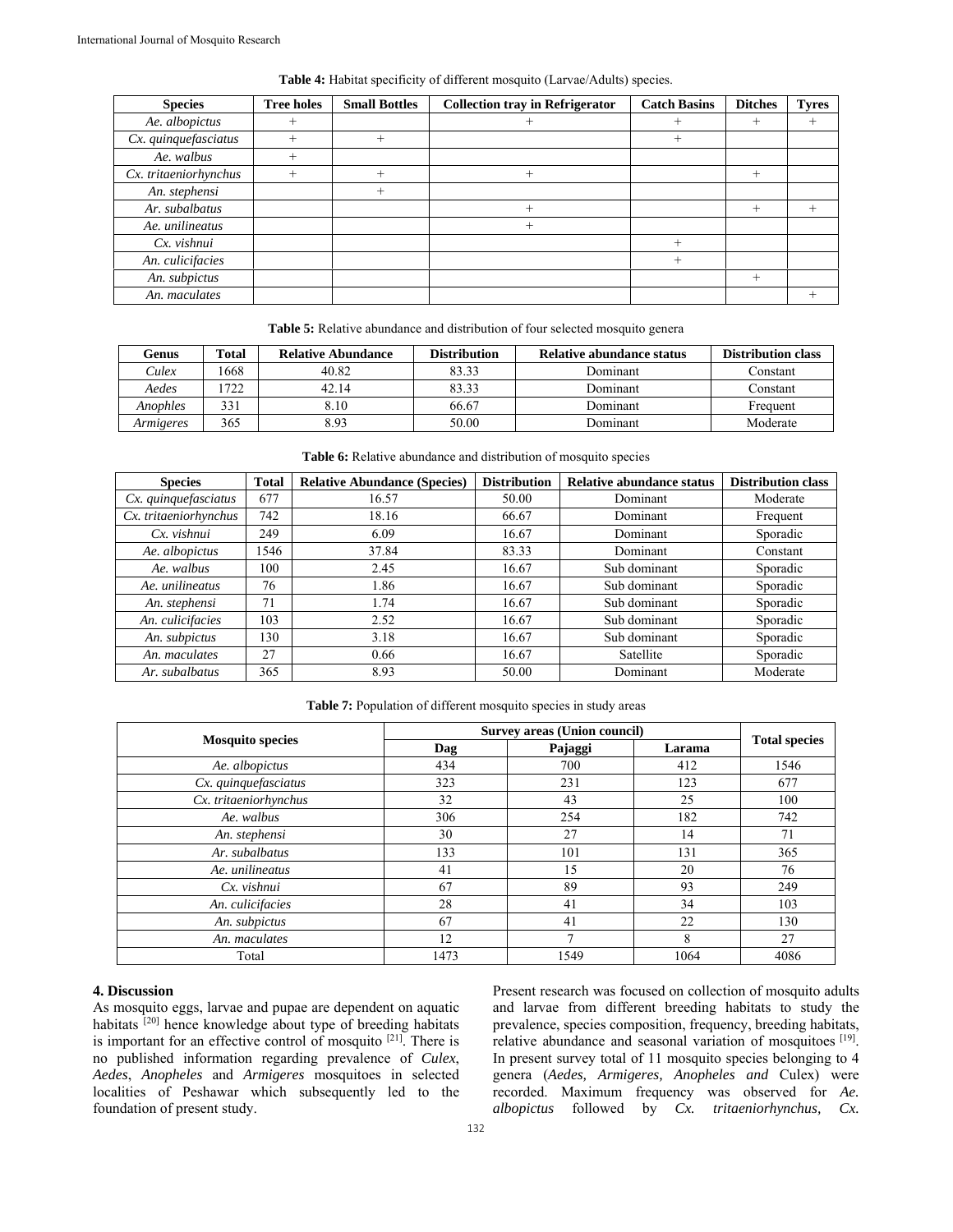*quinquefasciatus*, and then others. In contrast study conducted by Khan *et al* [8, 16] recorded 15 species in Swat Ranizai and 21 species in district Buner, KP respectively. The more probable reason of difference in species recovered is comparatively smaller area of the present study than afore studied areas. Variation in ecological conditions in different study areas can be another possible cause of this difference [15, 19].

Naz et al., <sup>[19]</sup> studied population dynamics of mosquitoes in various breeding habitats at University of Peshawar, KP Pakistan and recovered 6 mosquito species of four genera *Aedes*, *Culex*, *Armigeres* and *Anopheles* with maximum frequency of occurrence for *Ae. albopictus* followed by *Cx. quinquefasciatus, Ar.subalbatus, Ae. walbus*. Likewise, Ali and Rasheed [15] recorded 9 species of two genera *Culex* and *Anopheles* in Palosai stream, Peshawar. Out of 9 species; *Cx. quinquefasciatus, Cx. tritaeniorhynchus, Cx. vishnui*, *An. culicifacies, An. maculatus, An. subpictus*, and *An. stephensi* are similar with species recorded in our study. The maximum similarity of species in afore studied areas might be similar environmental conditions *i.e.,* temperature, humidity and habitats.

In present study fluctuation in mosquito population with seasonal variation was observed. An increase in mosquito population was noticed in the successive months from April-May and September-October (Table 3). Akram et al., <sup>[22]</sup> reported suspended mosquitoes activity during June and July due to high relative humidity (70%) while in August the mosquito population began to increase with rising temperature. Khan et al., <sup>[23]</sup> reported activity of mosquitoes throughout the year being most active during May, September and October. Likewise Naz *et al.,* [19] reported highest number of mosquitoes during October (481/2419) while the lowest in December (224/2419).

In the present study various habitat specificity of mosquitoes were observed. The catch basins appeared to be the most favorable breeding habitat as maximum mosquitoes were recovered. Our findings are similar to results of Harding *et al.,* [24] who recorded larvae in catch basins and concrete water tanks. While tyres was preferred breeding site in the study conducted by Khan et al., <sup>[16]</sup> in District Buner KP Pakistan. Suleman and Khan [25] recovered 90% of *Ae. albopictus* from water containing tree holes which is congruent with our study results with tree holes the second most preferred breeding site. Ecological as well as urban nature of Peshawar might be the reason of difference in breeding sites.

#### **5. Conclusion and Recommendations**

Mosquito fauna of study areas at district Peshawar is represented by genera *Aedes, Culex, Anopheles* and *Armigeres*  respectively*.* It is thus concluded that species belonging to genera *Aedes* and *Culex* are abundant compared to *Anopheles*  and *Armigeres* species. Human activities contributing to availability of mosquitoes breeding sites may lead to establishment of pathogens and increased risk of transmission of vector borne diseases. The finding of this study necessitates further entomological investigations of mosquitoes using different sampling methods to describe their feeding, resting behaviors and role in disease transmissions.

#### **6. References**

- 1. Noutchamae, Anumudu CI. Entomological indices of Anopheles gambiae Sensulato at a rural community in south west Nigeria. J Vec Bor Dis. 2009; 46:43-51.
- 2. Ilahi I, Suleman M. Species composition and relative abundance of mosquitoes in Swat, Pakistan. Int J Innov App Stud. 2013; 2(4):454-463.
- 3. Aina SA, Banjo AD, Lawal OA, Jonathan K. Efficacy of some plant extracts on Anopheles gambiae mosquito larvae. Acad J Entomol. 2009; 2(1):31-35.
- 4. Kilpatrick AM. Globalization land use and the invasion of West Nile virus. J Sci. 2011; 334(6054):323-327.
- 5. Weaver SC, Reisen WK. Present and future arboviral threats. J Antivi Res. 2010; 85(2):328-345.
- 6. Njabo KY, Smith TB, Yohannes E. Feeding habits of culicine mosquitoes in the Cameroon lowland forests based on stable isotopes and blood meal analyses. J Para Vec Bio. 2013; 5(1):6-12.
- 7. World Health Organization. World malaria report. Geneva: World Health Organization. 2010.
- Khan J, Khan A. Incidence of dengue in 2013: Dengue outbreak in District Swat, Khyber Pakhtunkhwa, Pakistan. Inter J fau bio stu. 2015; 2(1):50-56.
- 9. WHO. Dengue fever and dengue hemorrhagic fever prevention and control. Regional Committee Resolution. 2012. WPR/RC59. R6.366:1423-1432.
- 10. Hemingway J, Ranson H. Insecticide resistance in insect vectors of human disease. Annu Rev Entomol. 2000; 45:371-91.
- 11. Paily KP, Hoti SL, Das PK. A review of complexity of biology of lymphatic filarial parasites. J Para Dis. 2009; 33:3-12.
- 12. Cheong WH, Mak JW, Naidu S, Mahadevan S. *Armigeres subalbatus* incriminated as an important vector of the dog heartworm Dirofilaria immitis and the bird Cardiofilaria in urban Kuala Lumpur. Southeast Asi J Tro Med Pub Hea. 1981; 12(4):611-2.
- 13. Rattanarithikul R, Harbach RE, Harrison BA, Panthusiri P, Jones JW, Coleman RE. Illustrated keys to the mosquitoes of Thailand II Genera Culex and Lutzia. Southeast Asi J Tro Med Pub Hea. 2005; 36(2):1-97.
- 14. Dom NC, Ahmad AH, Ismail R. Habitat characterization of *Aedes sp*. breeding in urban hotspot area. Pro Soc Beha Sci. 2013; 85:100-109.
- 15. Ali N, Rasheed SB. Determination of species composition of Mosquitoes found in Palosai stream, Peshawar Pakistan. J Entomol. 2009; 31(1):47-51.
- 16. Khan J, Shah M, Khan BT, Naeem M, Ismail M, Abbasi A *et al.* A survey of adult and larval mosquito fauna in Tehsil Daggar and Gagra of District Buner, Khyber Pakhtunkhwa, Pakistan. Int J Mos Res. 2015; 2(3):170- 174.
- 17. Suleman M, Arshad M. Khan Yellow fever mosquito (Diptera: Culicidae) introduced into Landikotal, Pakistan by tire importation. J Med Entomol. 1996; 33(4):689-693.
- 18. Aziz AT, Dieng H, Ahmad AH, Mahyoub JA, Turkistani AM, Mesed H *et al.* Household survey of containerbreeding mosquitoes and climatic factors influencing the prevalence of *Aedes aegypti* (Diptera: Culicidae) in Makkah City, Saudi Arabia. Asi Pac J Tro Bio. 2012; 2(11):849-857**.**